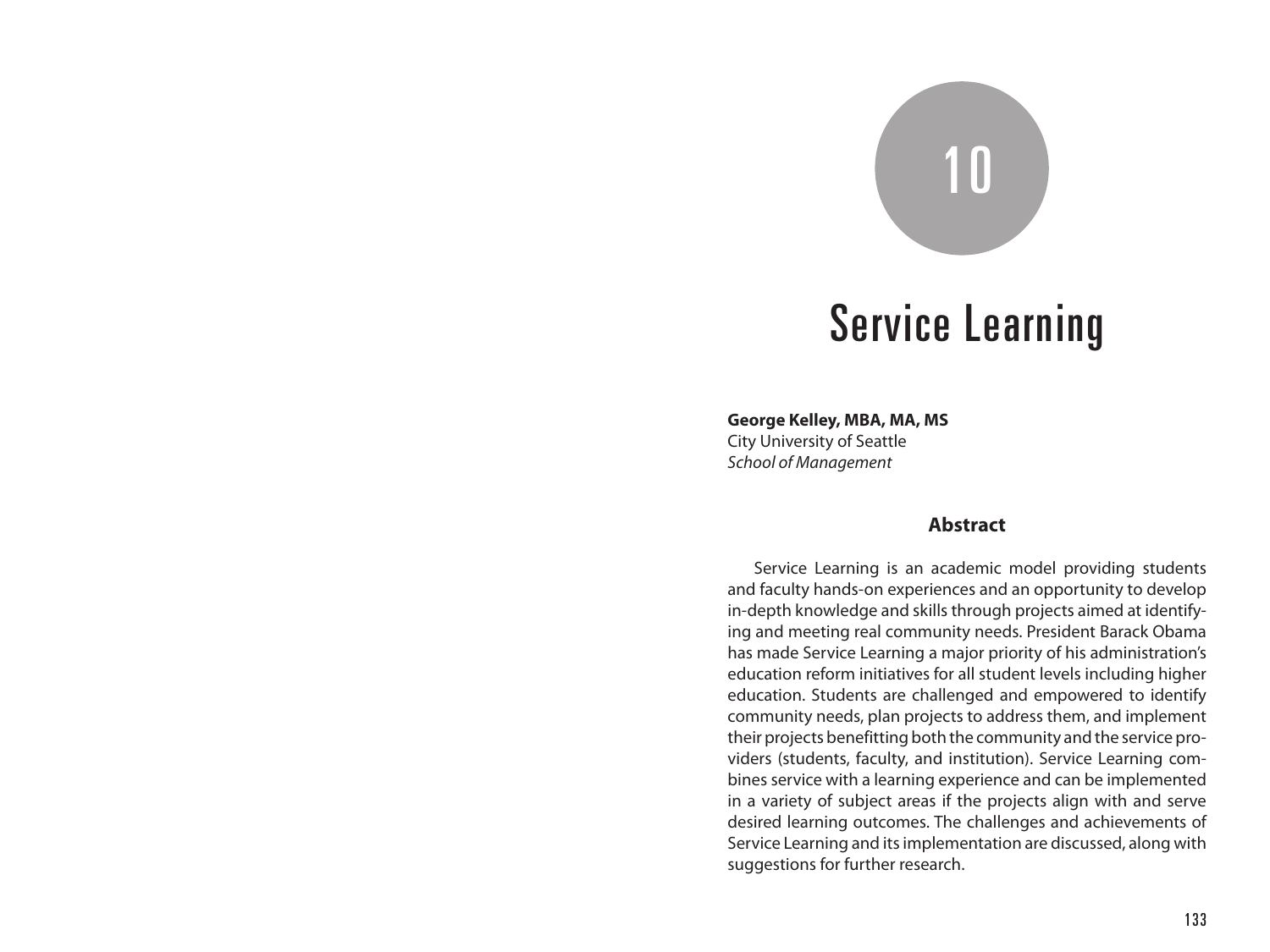#### **Introduction**

Service Learning provides students the opportunity to combine, utilize, and apply skills and concepts developed in the classroom along with acquired personal and professional knowledge in real-world projects. This method is considered a form of experiential learning and is often described by professionals and students as a "hands-on," practical form of learning (Watkins & Braun, 2009).

While Service Learning is a form of experiential learning, it is much more than a mere hands-on or practical approach; it substantially enriches the learning process by providing faculty and students the opportunity to serve communities, especially at-risk social and economic constituencies or those who lack sufficient personal, business, management, or leadership resources needed to achieve their desired outcomes and aspirations. Generally the local communities serve as primary service targets and subjects; however, global communities are also increasingly being served when resources afford the opportunity.

Bringle and Hatcher (1995) advanced what has become a commonly accepted definition of Service Learning, asserting it as a "course-based, credit-bearing, educational experience," where "students (a) participate in an organized service activity that meets identified community needs and (b) reflect on the service activity in such a way as to gain further understanding of course content, a broader appreciation of the discipline, and an enhanced sense of civic responsibility" (p. 112). This definition has gained popular acceptance because it effectively conveys the model's conceptualization by clearly connecting its two primary outcomes, service and learning, in a significant collaboration (Butin, 2010).

Many scholars have bifurcated Service Learning into two different segments, one that accentuates and emphasizes service and the other learning. They have perceived them as exclusive rather than linked in a distinctive and meaningful way. Service was viewed as a means in itself, the primary objective being to serve rather than as a means or method of learning (Butin, 2010). Volunteer activity and community service comprised the service component of the model, while internships, practica, and field-

based education (such as student teaching) served the learning aspect of the model (Butin, 2010). Further segmentation, including the notion of Service Learning as either "academic," "community-based," or "field-based," provided opportunity for additional differentiation.

While such distinctions might be useful, they can also limit and constrain the use of Service Learning programs. Advocates have been articulating broader, more comprehensive and consistent definitions of the construct to provide opportunities for a wider reach. Sigmon (1979) argued for adoption of the "Four Rs": respect (for all parties to the process and situations involved); reciprocity (mutual cooperation and collaboration); relevance (to the course, learning, and impact to communities); and reflection (research, self-engagement, self-inquiry, and self-development) (Butin, 2010).

The Four Rs make no distinction as to discipline or segment, instead serving as a common architecture applicable to all such approaches to learning. So the only question begged when applying the Four Rs is whether the course, activity, or program supports or empowers them. If the method does not, then it should be revised; and if it cannot, then it should be discarded.

Butin (2010) has identified four distinctive Service Learning classifications or perspectives: (1) Technical Perspective, (2) Cultural Perspective, (3) Political Perspective and (4) Antifoundational Perspective (Butin, 2010). Butin's (2010) perspective serves as a platform for common understanding and dialogue and argues that Service Learning is multi-faceted and fosters multi-disciplinary synthesis. The Technical Perspective Butin defines addresses the legitimacy of Service Learning as an innovative education reform initiative, with particular emphasis on implementation and the linkage between the practice and student outcomes, particularly personal, social, and cognitive (Butin, 2010). The Cultural Perspective focuses on how social learning contributes to and affects social networks, social meaning and identity, democratic renewal, and civic engagement (Butin, 2010). The Political Perspective identifies interactions with and potential impact on equity, power, access, consensus, and conflict. The Anti-foundational Perspective examines the relationship between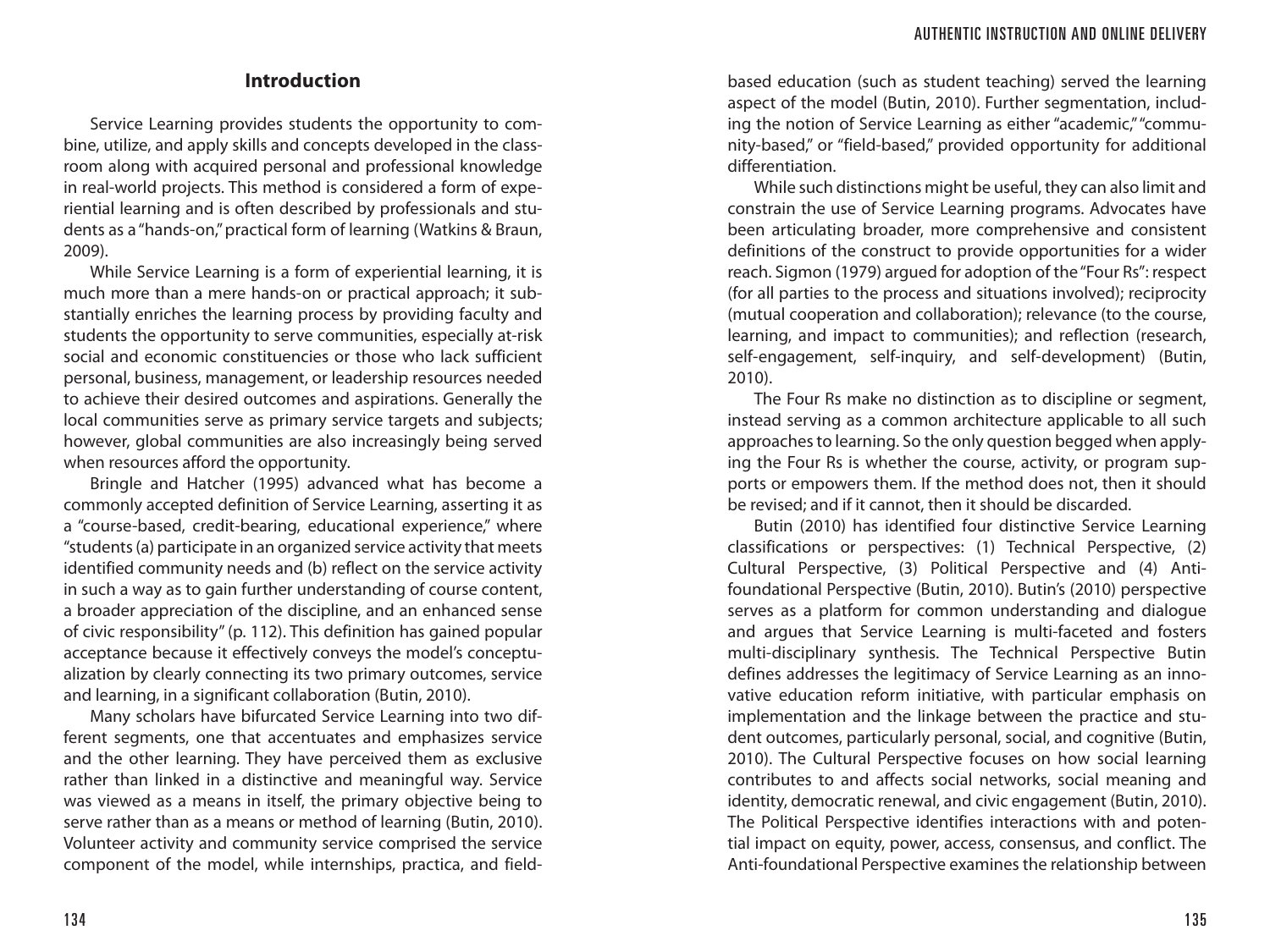Service Learning and truth, assumptions, convention, context, and success and failure.

Service Learning has been at the forefront of a national conversation over the past twenty years on how educational institutions can and should foster better community and global citizenship among students (Watkins & Braun, 2009). Policymakers, academics, and community leaders have identified Service Learning as a means for doing just that, by moving students and education from the classroom into communities (Watkins & Braun, 2009). As a result Service Learning continues to gain momentum as more institutions consider its adoption into programs and courses. But after a decade of solid growth, it is far from being institutionalized in higher education (Butin, 2010). The academic community, argues Butin (2010), has not yet adopted Service Learning. Clearly more research and persuasion is needed to establish its efficacy.

### **Employing Service Learning**

Service Learning is usually employed in internships, practica, student leadership organizations, and in courses where interacting or collaborating with external constituencies and groups are both possible and mandated. It is not limited by a disciplinary focus. Service Learning is multi-disciplinary and is easily applied across academic disciplines (Butin, 2010). A 2004 annual membership survey by Campus Compact reflects the following distribution of utilization of Service Learning by academic departments: Education (69 percent), Sociology (54 percent), English (55 percent), Psychology (55 percent), Business (46 percent), Communication (46 percent) and Health (45 percent).

At City University of Seattle, Service Learning is used in the education, business, and psychology departments, primarily in internships and practica where they are designed to provide students with opportunities to apply classroom concepts and skills to real-world problems in local organizations under the supervision of faculty and an organizational mentor or coach. While most internships provide experiential learning opportunities (particularly in business), they do not offer the "service" component

required in Service Learning. They generally do not serve at-risk social and economic constituencies or those who lack sufficient personal, business, management, or leadership resources needed to achieve desired outcomes and aspirations. Notable exceptions are student teaching and select internships and practica supported by the education and psychology departments.

While internships and practica do not necessarily—by design or structure—support Service Learning, an extra-curricular program known as Students in Free Enterprise (SIFE) does. Service Learning is the primary pedagogy used in SIFE. At City University of Seattle, SIFE is both an extracurricular student activity/organization and a credit-bearing, experiential course.

SIFE is a non-profit global organization launched by Sam Walton in the late 1970s. SIFE's mission and purpose is to "Develop tomorrow's leaders to create a sustainable world through the positive power of business" (sife.org). SIFE teams comprise some 42,000 students at more than 1,500 universities in 40 different countries who interact with more than 100 national and local corporate and organizational sponsors (sife.org). SIFE team members (students) at City University of Seattle can earn up to six graduate or five undergraduate elective credits for their participation in the program. They may also petition to substitute SIFE credits for course equivalency in the marketing, project management, leadership, or sustainability emphasis areas that are part of the Master of Business Administration (MBA) Program. The SIFE team at CityU has among the highest representation of globally diverse membership of any SIFE team in the United States. The 2009–2010 team was represented by students from nineteen different countries, including the United States.

SIFE members work on projects and serve on teams addressing real local and global community, business, social, economic, and cultural problems or issues. Most of the constituencies served are at-risk social and economic groups or those lacking sufficient personal, business, management, or leadership resources needed to achieve desired outcomes and goals. Such opportunities are not usually possible or available in the majority of traditional academic courses. SIFE members combine knowledge derived from their academic coursework, their personal and career experience,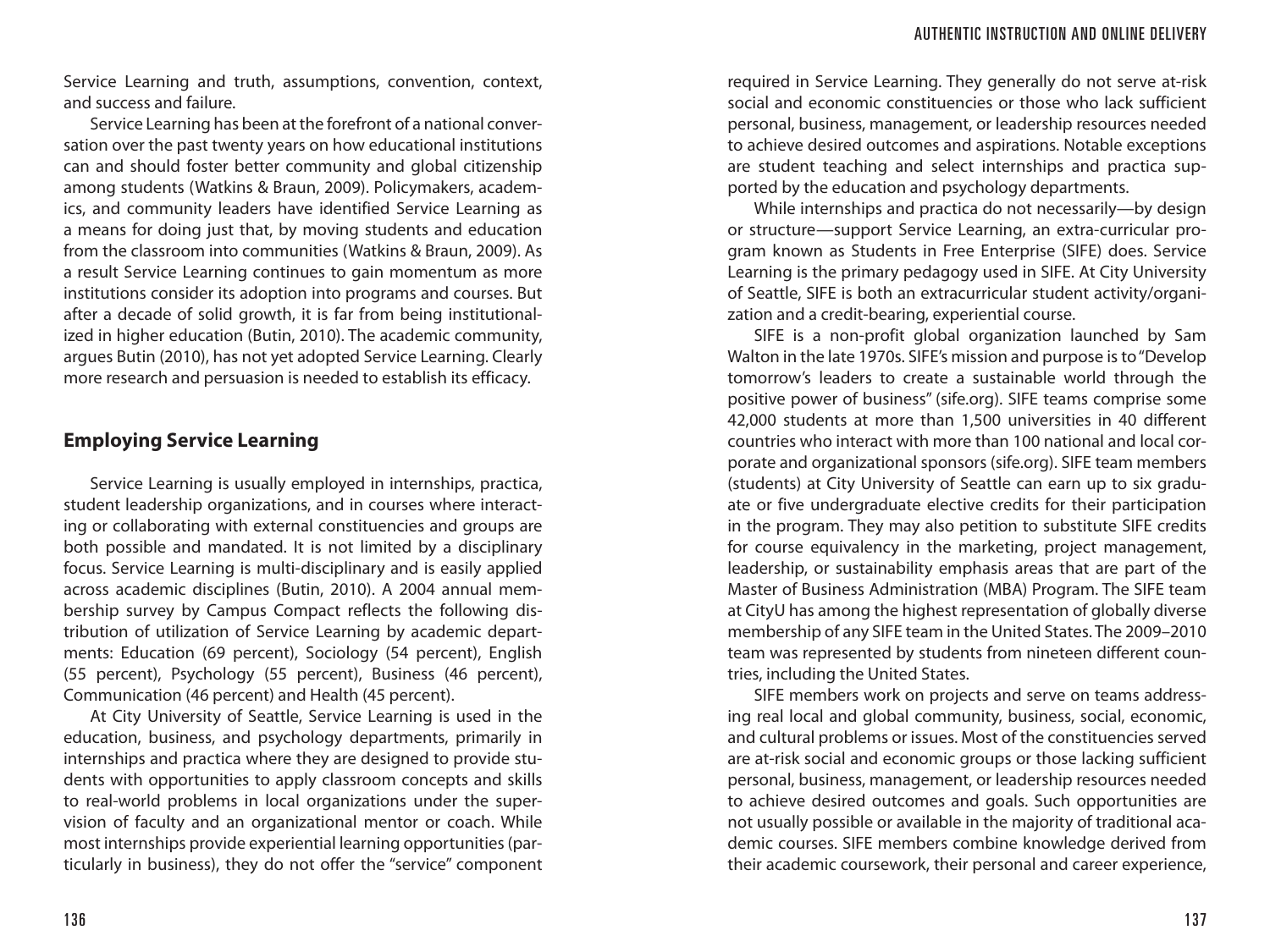and their membership in SIFE, enabling them to both serve others and learn. Learning occurs at the conceptual as well as the practical level. SIFE members are able to test classroom models and theories and develop and hone critical organizational and life skills, including:

- Leadership
- **Management**
- Team Process
- Communication
- Relationship Building
- Presentation
- Project Management
- Multi-Cultural Awareness and Acceptance
- Professional Networking
- Analysis
- Critical Thinking
- Finance
- Marketing and Media Management
- **Sustainability**
- Self-Reflection
- Self-Awareness
- Resource Development

A recent SIFE project that was conducted by CityU students, the Women's Empowerment Initiative, provides an excellent understanding of how SIFE applies the service learning model. The project involved identifying an at-risk constituency and conducting a needs assessment. The needs assessment that was conducted identified gaps that existed in current public service levels due to local resource constraints. The proposed project to address those needs met SIFE and Service Learning model criteria. SIFE criteria require projects that address community economic, social, or environmental issues and create positive impact for project participants (sife.org). Service learning criteria require a formal academic component and community-based learning. Analysis was then performed to determine

if the SIFE team had sufficient resources to address the service gap and also address the needs. The analysis led to the development of a project proposal identifying specific constituency issues, including employability, academic performance, career direction, parenting assistance, psychological health as a result of lower socio-economic demographics, limited access to educational resources, low self-esteem, family dysfunction, criminality, single-parent family structure, and teen parenting. A curriculum was developed to be delivered through workshops, seminars, and one-to-one teaching. Specific at-risk communities were identified, venues for delivery determined, implementation dates selected, costs assessed, benefits established, and metrics created. Finally, it was determined that a critical success factor for acceptance and implementation of the project proposal was leveraging resources through existing university partnerships.

The next step involved discussions with university partners, including a local National Football League (NFL) franchise to determine if collaboration was possible and if the resources that the project needed could be shared or provided. The discussions proved fruitful and a collaborative partnership was established. SIFE project team members then brought the NFL franchise together with other local community advocacy groups to implement the project. The resources provided by partners included curriculum development assistance, mentoring, coaching, venues for delivery, resources needed for delivery, and promotion of the project.

The Women's Empowerment Initiative provided SIFE team members with the opportunity to apply course concepts and knowledge from marketing, project management, human resources management, communication, leadership, international management, information technology, and operations courses. Course concepts and skills applied included problem solving, needs assessment, multi-cultural team process, multi-cultural communication, development and delivery of PowerPoint presentations, research, teaching, planning, budgeting, resourcing, marketing, networking, conflict resolution, mentoring, coaching, negotiation, and public relations.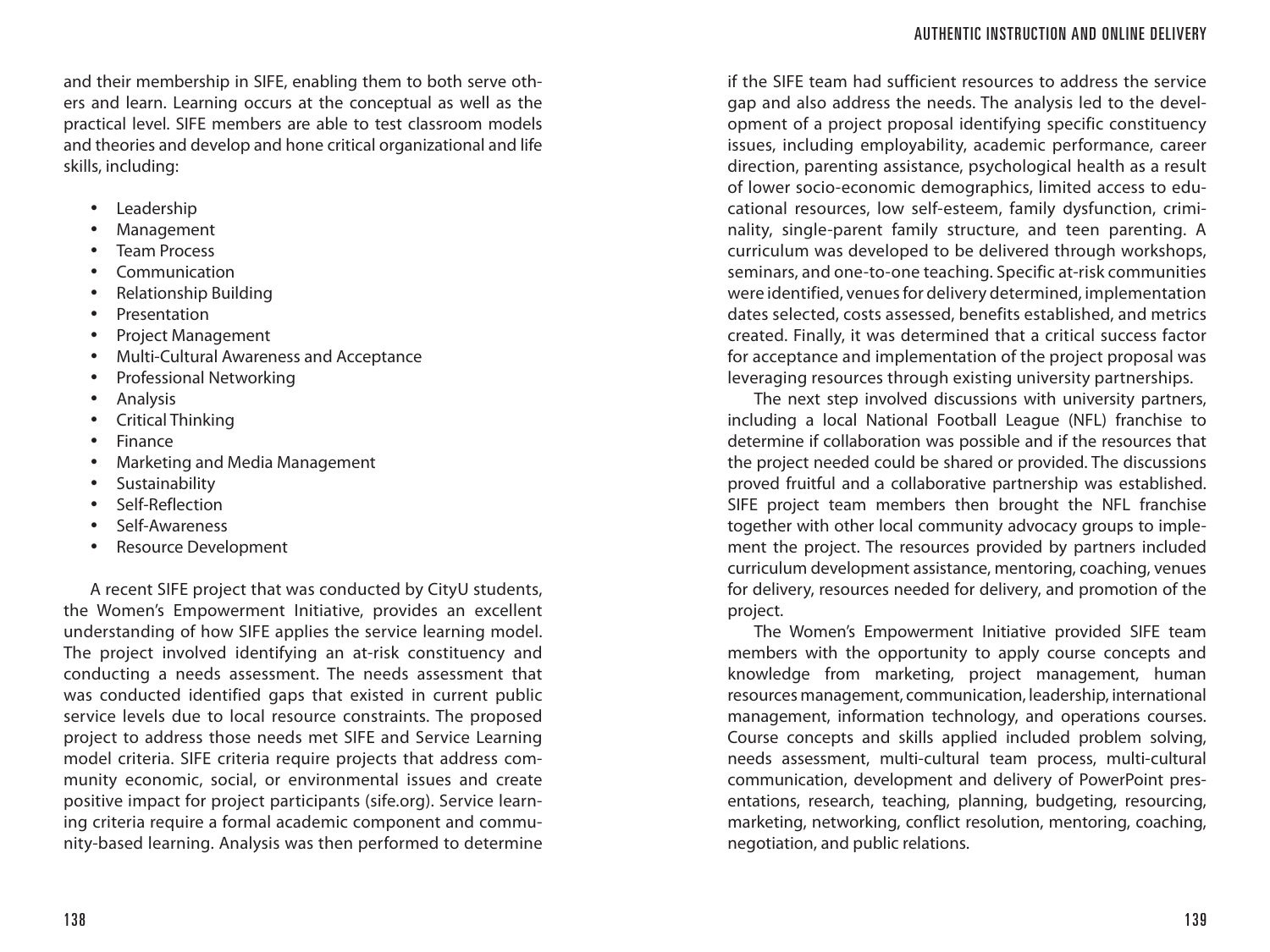#### **Implementation**

Implementation of Service Learning projects should also include an analysis of the impact on participants. In the case of the SIFE initiative, all project stakeholders were positively impacted. SIFE project team members developed and honed critical management, leadership, and life skills. Their socially responsible service to subjects who were economically and culturally challenged prompted self-reflection and self-awareness, heightened their awareness of the importance of community and citizenship, and enhanced their confidence and self-esteem. Additionally, they were able to see a clear linkage between the classroom and realworld application while they were experiencing significant personal and professional growth.

The at-risk subject group was also positively impacted. In addition to the content presented in the workshops, seminars, and one-on-one meetings, subjects were able to form mentoring and coaching relationships with team members; build interpersonal skills, including social interactions with presenters and other participants; develop appreciation of citizenship, community, and service by recognizing and understanding the service provided to them by project team members and stakeholders; and build confidence and enhance self-esteem by successfully completing the program. Additionally, many subjects identified team members as "role models," enabling them to develop a greater sense of possibility for future career and life success.

Project stakeholders including faculty, advisors, partners, and the university were also positively impacted. Faculty were able to connect classroom and academic program competencies and concepts to project activities, including planning, research, project management, content development, presentation, budgeting, team process, and communication. Additionally, faculty forged community relationships, enhancing the brand equity of the institution and creating opportunities for sustainable partnerships. Finally, faculty demonstrated socially responsible service to others, providing an example of citizenship and institutional commitment to stakeholder communities. Advisors, partners, and the university were able to contribute to the advocacy and support

of needy, at-risk communities; exhibit socially responsible service to others; demonstrate individual and organizational citizenship; and increase brand awareness and equity.

Another major benefit of Service Learning is its capacity to have a positive impact on international students. Most international students have not been exposed to Service Learning curriculum or projects in their native countries. It is an entirely new experience for them. Service Learning projects provide them with an opportunity to have a rich multi-cultural experience. It takes them out of the classroom and provides them with a glimpse of American culture generally not available through most academic programs or courses. It involves them in socially responsible community projects, some with at-risk communities (like the Women's Empowerment Initiative) that enfranchise understanding and assimilation of America's version of core social-cultural values, such as compassion, empathy, cultural sensitivity, social justice, patriotism, and equity. It also instills appreciation of, and a desire for, community service, volunteering, and charitable giving. As a result of this process, international students who have participated in Service Learning projects return to their native countries inspired and motivated to apply American values and understanding they have developed here in meaningful projects at home.

A recent SIFE project illustrates how students' values and perspectives can be strengthened and refined through their participation in SIFE. Three SIFE members from Indonesia developed a project aimed at educating elementary school students about the Three Rs of environmental stewardship: reuse, reduce, recycle. They chose this project after researching pollution in their home country. They discovered that Indonesia was considered to be the fourth largest polluter in the world and that there were virtually no education programs to teach the importance of environmental awareness in Indonesian schools, particularly at the elementary level. They believed educating young students was key to developing a sustainable environmental program for their country. They developed a curriculum and piloted it at a local elementary school. After successfully piloting it in the United States, they partnered with a local school district in their hometown in Indonesia and began to teach the program there. They reported back that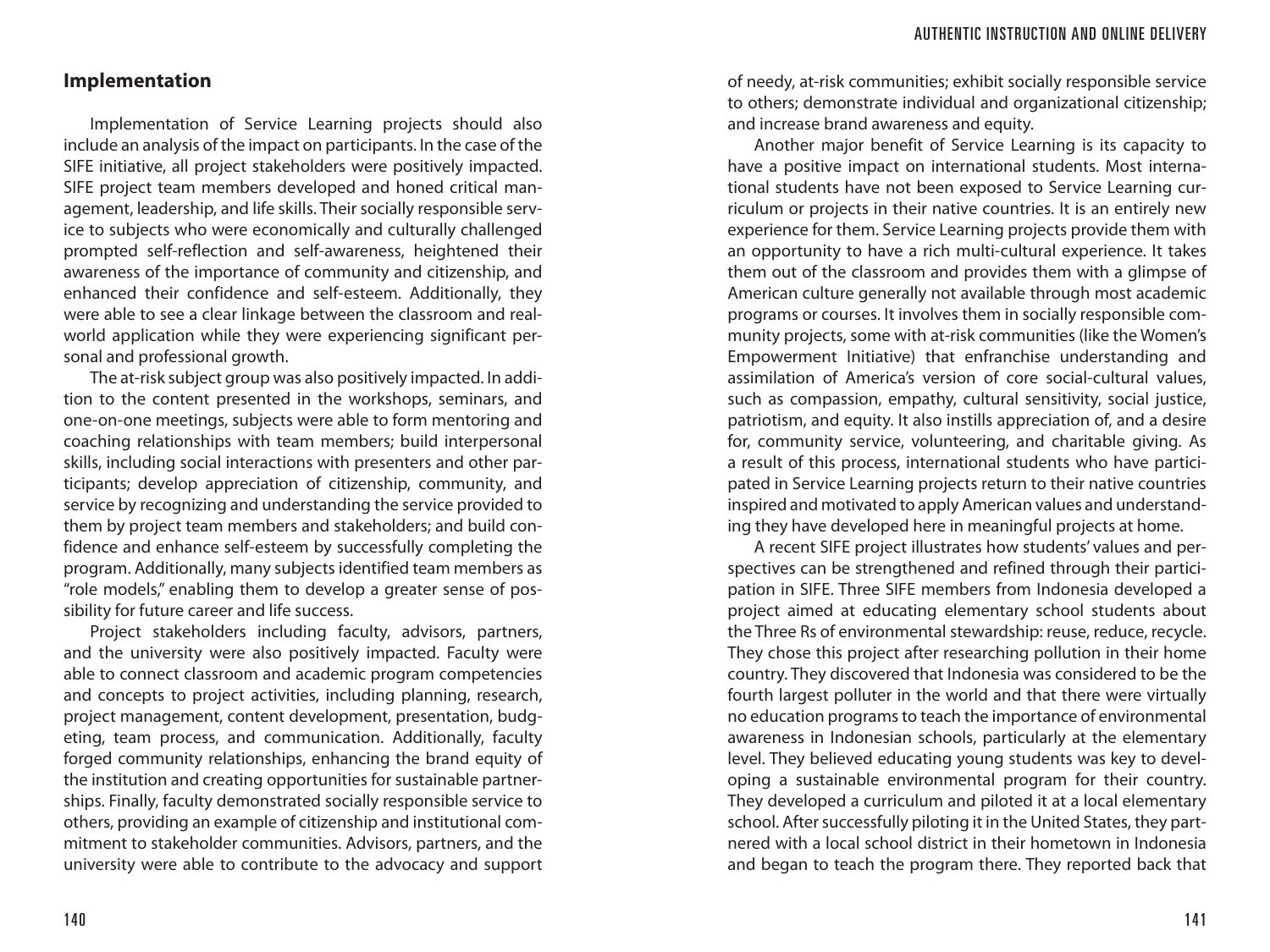the program had been very well received and was changing student behavior. The school where they introduced it is practicing recycling for the very first time and many of the students reported that their families were also recycling.

Broader integration and application of Service Learning into courses and academic programs rests on increasing awareness of the academic legitimacy, practical student learning outcomes, and social benefits of Service Learning. Over the last twenty years a significant body of research and discussion has emerged advocating for the efficacy of Service Learning as an academic pedagogy. The works of Butin (2010), Pringle and Hatcher (1995), Astin (1998, 1999), Cuban and Anderson (2007), Furco (1996, 2002), Bell (1971, 20002007), Boyle-Baise (1999, 2007), Ellison and Eatman (2008), and Colby (2003, 2007), among many others have contributed to a broader understanding of Service Learning, its definition, structure, limits, constraints, and efficacy.

Perhaps the most compelling argument for the broader integration of Service Learning is the "engaged university" movement (Ellison & Eatman, 2008) advocating public engagement and civic renewal (Butin, 2010). If public and private education is commissioned to serve the broader goals of democracy, and in particular the cultivation of community, social responsibility, and citizenship, then it is clear that Service Learning should hold a salient position in pedagogy (Ramaley, 2000). When this linkage becomes pervasive, academic institutions, administrators, faculty, and policy-making bodies will more fully adopt the engaged university concept and integrate Service Learning into courses and programs, recognizing its contribution to the student, community, and institution.

#### **Summary and Recommendations**

Service Learning can be implemented in numerous projects and assignments and in an array of courses and programs. Education, sociology, English, psychology, business, communication, and health programs at CityU currently use Service Learning in courses with outcomes and competencies, such as team proc-

ess, project management, interpersonal communication, conflict resolution, marketing, research, critical thinking, relationship building, self-awareness, self-reflection, leadership, accounting, presentation, teaching, sustainability, resourcing, and public relations. Others will also find Service Learning an excellent method for connecting students to assignments and few methods are better suited to cultivate social responsibility, service to others, community, civic renewal and citizenship than Service Learning.

A recent accounting course project provides an excellent example of Service Learning. MBA students in an accounting course were assigned a class project involving the preparation of tax returns. The assignment required student teams to identify local residents who did not speak English fluently and assist them with tax preparation. Project planning, including identification of the culture targeted and documentation of the process used for locating candidates for the assignment, was required. One team chose local Spanish-speaking residents as their target. Members of the team were either Americans who spoke Spanish fluently or were international students from Spanish-speaking countries. The team decided to videotape its sessions to document the process. They also submitted completed returns to faculty for quality-control inspection, assuring that the returns were completed accurately. The assignment enabled students to apply classroom concepts in a real-world setting and provided them with the opportunity to serve others. Feedback from both the subjects and students indicated a high level of satisfaction with the project; in fact, subjects asked if this process could be sustained and if they could refer others in the future.

This example is one among many that could be chronicled. Integration of Service Learning may be constrained by resources; however, in most cases it seems that awareness, enterprise, innovation, and commitment to student learning are the primary constraints.

Service Learning will enjoy broader integration when administrators, faculty members, policy-makers, and others familiarize themselves with the theoretical constructs of Service Learning, its practical applications, the best practices of current and former practitioners, and its mandate. Additionally, organizations like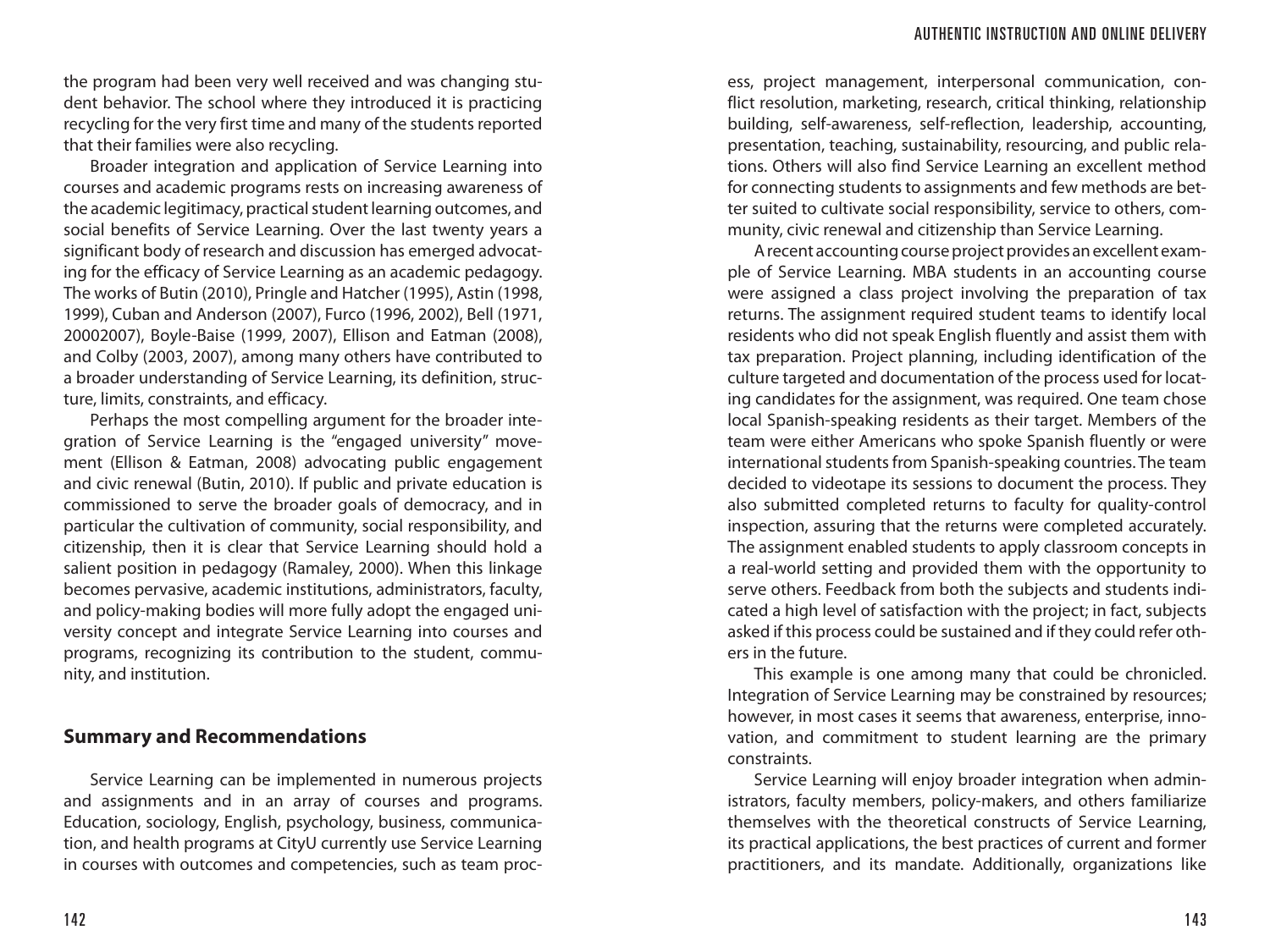SIFE that have developed expertise in its application and practice can be consulted to serve as models for development and implementation.

It appears that the major constraints and limitations for broader integration of Service Learning are awareness of its mandate, constructs, practical applications, and the best practices of current and former practitioners. These are all limitations that can be assuaged. Specific courses and learning outcomes may not be a good fit for Service Learning, although most academic disciplines do report successful employment of the concept and strategies. Faculty time and supervision as well as resources required for successful coaching, mentoring, supervision, monitoring, and project implementation might also constrain acceptance and implementation. Faculty will clearly spend more time managing Service Learning projects than other assignments. Legal and risk assurance/mitigation factors may need addressing.

### **Opportunities for Future Research**

Service Learning is a relatively new practice in higher education and has seldom been employed in adult learning; however, it is a practice or method gaining popularity and credence. As a presidential candidate, Barack Obama advocated for Service Learning as a means to promote citizenship and as a strategy for higher levels of student retention and productivity (Schweber, 2009). Since becoming president, the Obama administration has proposed bold initiatives that would make Service Learning an integral component of secondary and higher education and that position it to have a transformative impact on students, schools, and communities. Given this mandate and the growing acceptance of Service Learning as pedagogy, outstanding opportunities exist for integration of this approach and future research into this practice.

Research assessing the sustainability and efficacy of projects should be undertaken to determine the positive impact of Service Learning on students, faculty, community members, and participating institutions. Studies assessing the impact and relationship

between Service Learning and career advancement, continuing education, and community service could serve to further demonstrate the efficacy of this model on student outcomes.

### **References**

- Bringle R. and J. Hatcher. (1995). A service learning curriculum for faculty. *The Michigan Journal of Community Service Learning, 2*, 112-22.
- Butin, D. (2010). *Service Learning In Theory and Practice*. New York: Palgrave Macmillan.
- Course Instructor Guide. Service-Learning Pedagogy Resource. Retrieved from www.unc.edu/apples/faculty/2009%20 Faculty%20Guide.doc
- Ellison J, & Eatman, T.K. (2008). *Scholarship in public: Knowledge creation and tenure policy in the engaged university*. Retrieved from: www.imaginingamerica.org/IApdfs/TTI\_REPORT%20 FINAL%205.2.08.pdf.
- Kaye, C. B. (2010). *The complete guide to service learning: Proven, practical ways to engage students civic responsibility, academic curriculum and social action*. Minneapolis, MN: Free Spirit Publishing.
- Ramaley, J. A. (2003). *Renewing the civic mission of the American university. The John Dewey lecture.* University of Michigan. Retrieved from danm.ucsc.edu/~dustin/library/Ramaley\_ Dewey\_Lecture.doc
- Schweber, H. (2009,March 24*). Obama's Biggest Program of All - Service Learning*. The Huffington Post. Retrieved from http://www.huffingtonpost.com/howard-schweber/ obamas-biggest-program-of\_b\_178729.html